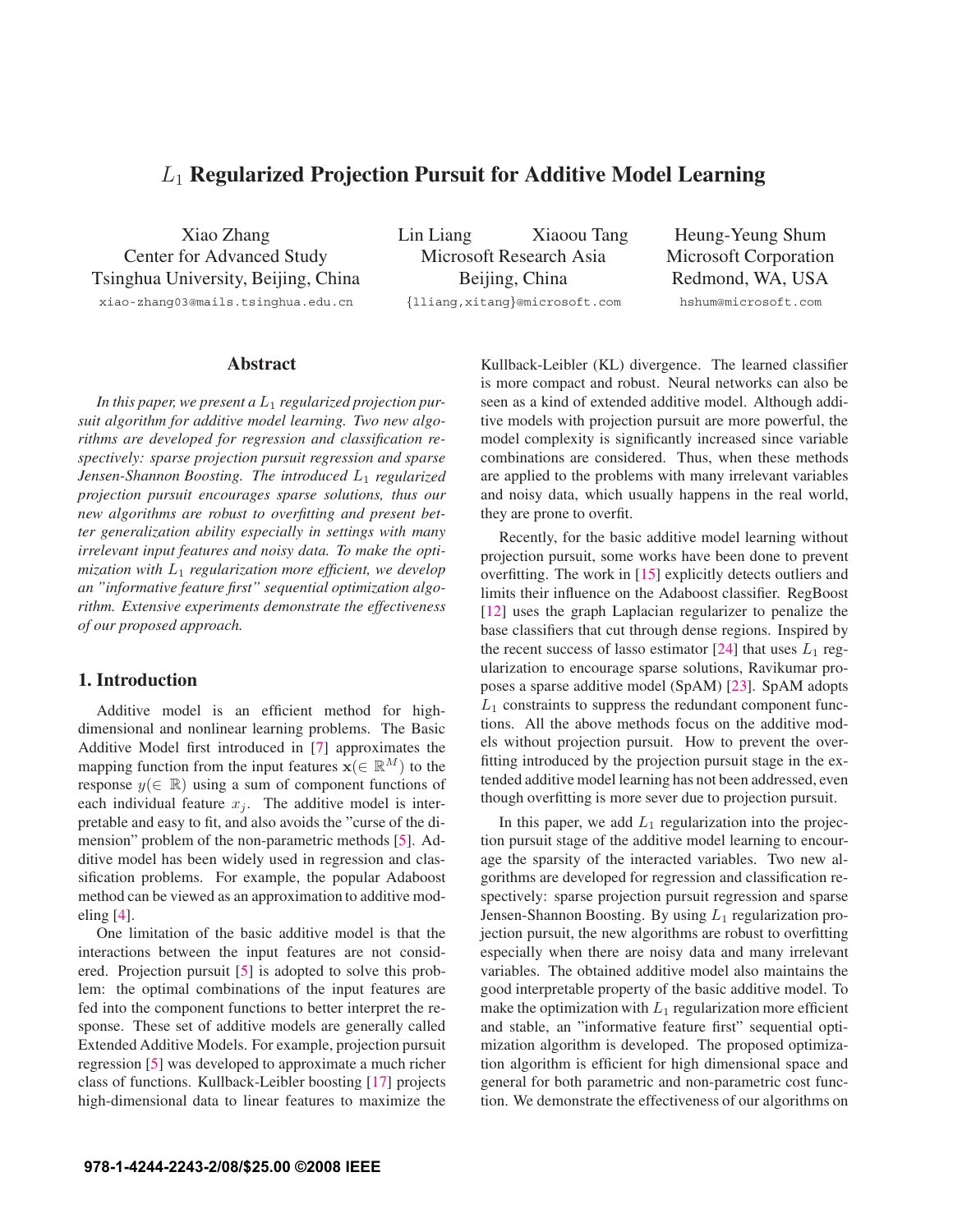two difficult problems: face exaggeration and gender classification, good performances are obtained.

The rest of this paper is organized as follows. We introduce the main theory of additive model with projection pursuit in Section 2.  $L_1$  regularized projection pursuit is discussed in Section 3. Section 4 presents two new additive learning algorithms. In Section 5, the applications of our algorithms to face exaggeration and gender classification are presented. After some discussions in Section 6, we conclude the paper in Section 7.

## **2. Additive Model with Projection Pursuit**

## **2.1. Basic additive model**

The additive model is a flexible statistical method for modeling the mean  $E(y|\mathbf{x}) = F(\mathbf{x})$ , where  $\mathbf{x} \in \mathbb{R}^M$  and  $y \in \mathbb{R}$ . Basically, it has the form:

$$
F(\mathbf{x}) = \sum_{j=1}^{p} f_j(\mathbf{x}_j, \beta_j)
$$
 (1)

where  $f_i(x_i, \beta_i)$  is a component function with parameter  $\beta_i$ . Notice that  $f_i$  only depends on the individual feature  $x_j$ . That is, in the additive model, each component function  $f_i(x_i)$  is estimated using a univariate function, the "curse" of dimensionality" difficulty for many nonparametric methods (e.g., smoothing splines) is avoided. Also, it is easy to explain how the response  $y$  changes with the input feature  $x_j$  from the additive model Equation (1).

## **2.2. Additive model with projection pursuit**

One problem of the basic additive model is that it approximates the mapping by a sum of univariate functions of each individual feature, thus it cannot deal with the interactions among the input features, which usually happens in the real world. To overcome this problem, Projection pursuit is introduced into the additive model: the linear combinations of the features are used as the variables in the component functions. The extended additive model has the form:

$$
F(\mathbf{x}) = \sum_{j=1}^{p} f_j(\alpha_j^T \mathbf{x}, \beta_j))
$$
 (2)

where  $\alpha_j = \{a_m^j\}_{m=1}^M$  is the projection vector and is re-<br>stricted to  $\|\alpha\|_0 = 1$ . Projection pursuit improves the stricted to  $\|\alpha_j\|_2 = 1$ . Projection pursuit improves the modeling ability of the additive model significantly. With modeling ability of the additive model significantly. With different definitions of the component function  $f_i$ , the extended additive models are widely used in many areas.

For regression, if  $f_j$  is approximated using a sigmoid function, the model (2) can be viewed as a single hidden layer neural network [9]. If  $f_j$  is estimated by a supper smoother, the model (2) is well known as projection pursuit regression [5]. These models form nonlinear functions

of the projection pursuit terms, thus they are very general. Comparing with the basic additive model, they can approximate a much richer class of functions.

For classification, if  $f_j$  is a "weak leaner", Equation (2) becomes the formulation of Kullback-Leibler boosting [17]. KLBoosting adopts projection pursuit to find the optimal discriminative linear features. The obtained classifier generalizes better than AdaBoost.

To find the optimal parameters of the model (2), backfitting algorithm [7] or a "greedy" forward stepwise [4] approach can be adopted. These algorithms fit a single component function  $f_i$  to the data one by one. During each iteration j, the modified versions of the original data  $y_i$  is obtained. For example, for regression,  $y_i$  is the residue of this iteration, and for boosting,  $y_i$  corresponds to the reweighted samples. Then the j-th iteration of additive model fitting is to optimize:

$$
\{\alpha_j^*, \beta_j^*\} = \arg\min_{\alpha_j, \beta_j} g(y_j, \alpha_j^T \mathbf{x}, \beta_j)
$$
(3)

where  $q(\cdot)$  is a cost function with different formulations for different problems. For example, for regression,  $g(\cdot)$  is usually defined as the mean square error:

$$
g(y_j, \alpha_j^T \mathbf{x}, \beta_j) = [y_j - f_j(\alpha_j^T \mathbf{x}, \beta_j)]^2
$$
 (4)

## **2.3. The limitations of projection pursuit**

Although projection pursuit increases the power of additive model for high-dimensional data analysis, it does have the following disadvantages:

• Overfitting

Projection pursuit increases the freedom of the additive model, thus when there are many irrelevant features fed into the algorithm, the algorithm tends to overfitting, especially when the training data are noisy.

• Not easy to interpret the model

There are usually many nonzero entries in each projection vector, thus the model obtained by projection pursuit is difficult to interpret [8], unlike the original additive model (1).

To solve these problems, we introduce  $L_1$  regularization into the projection pursuit stage, as explained in the next section.

## **3.** *L*<sup>1</sup> **Regularized Projection Pursuit**

## **3.1.** L<sup>1</sup> **regularization**

The traditional projection pursuit learning may introduce many irrelevant features into the model to interpret the data, especially when the data are noisy. To overcome this problem, we add a  $L_1$  regularization term to each iteration of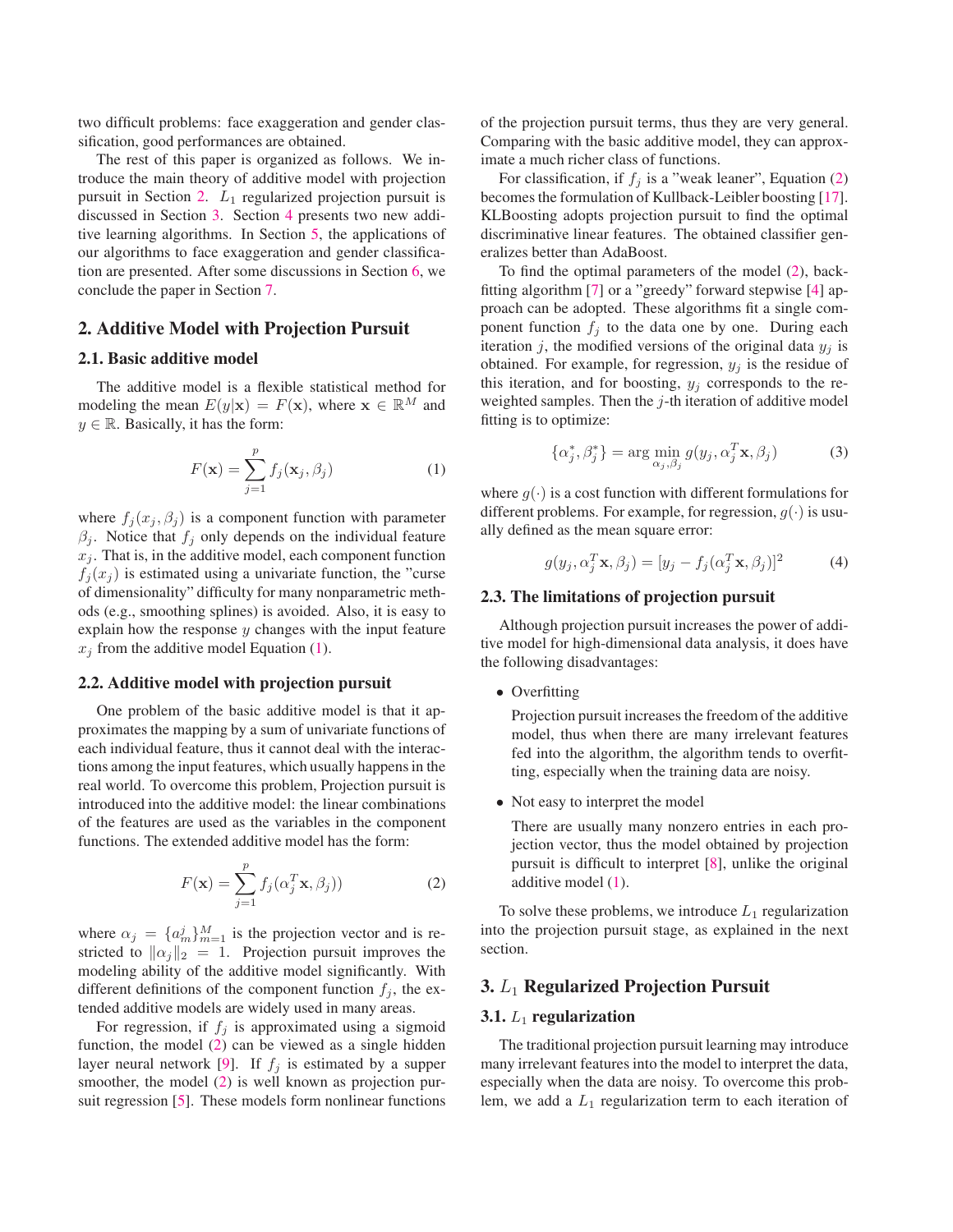additive model fitting. Then at the  $i$ -th iteration, the optimal parameters are found by minimizing:

$$
\{\alpha_j^*, \beta_j^*\} = \arg\min_{\alpha_j, \beta_j} [g(y_j, \alpha_j^T \mathbf{x}, \beta_j) + \lambda_j ||\alpha_j||_1]
$$
 (5)

where  $\|\alpha_j\|_1 = \sum_{m=1}^M |\alpha_m^j|$  and the parameter  $\lambda_j \geq 0$ <br>controls a tradeoff between fitting the data well, and baying controls a tradeoff between fitting the data well, and having small parameters.

 $L_1$ -norm  $\|\alpha_j\|_1$  is a convex relaxation of  $L_0$ -norm (the number of non-zero elements) [3]. The function of  $L_1$  regularization is to encourage many entries of projection vector to equal zero. Thus by adding  $L_1$  regularization, the algorithm will avoid introducing many features and those irrelevant features will be suppressed. The model becomes more parsimonious and interpretable. Comparing with  $L_2$ norm regularization that penalizes large features much more than the smaller ones,  $L_1$  regularization also penalizes small terms strongly, thereby  $L_1$  regularization is more effective at identifying relevant features even with a relatively small number of samples [20].

As the convergence of the additive model fitting, the fitting cost  $g(\cdot)$  becomes small, if the weight  $\lambda_j$  of  $L_1$  regularization is set as a constant for each iteration of additive model fitting,  $L_1$  regularization will become too strong with the convergence. To avoid this problem, we adaptively adjust  $\lambda_i$  as:

$$
\lambda_j = \frac{g(\alpha_j^{(0)}, \beta_j^{(0)})}{\tau},\tag{6}
$$

where  $\alpha_j^{(0)}$  and  $\beta_j^{(0)}$  are the initial parameters of the j-th iteration of additive model fitting, and  $\tau$  controls the overall strength of  $L_1$  regularization. The optimal value of  $\tau$ could be determined by cross-validation. Comparing with the way that keeps  $\lambda_i$  as a constant, more reasonable balance between the data fitting and the model sparseness is achieved.

## **3.2. "Informative feature first" sequential optimization**

To find the optimal solution of Equation (5) is not easy. (To be succinct, we omit the iteration index  $j$  in this section). One difficulty is that: the cost function  $g(\cdot)$  may be nonparametric (e.g. the KL distance adopted in KLBoosting  $[17]$ ), thus those gradient-based approaches  $[13][21]$  can not be applied. Another difficulty is that: the dimension of the projection  $\alpha$  is usually high.

As pointed out in Ce's work [17], since the projection  $\alpha$  is a unit vector, given any feature  $\mathbf{x} \in \mathbb{R}^M$ , there exists a boundary  $[a_x, b_x]$ , such that  $a_x \leq \alpha^T \mathbf{x} \leq b_x$  for  $\alpha \in \mathbb{R}^M$ ,  $\|\alpha\|_2 = 1$ , so it is possible to search the optimal projection in a neighborhood of  $\alpha$ . Also in Equation mal projection in a neighborhood of  $\alpha$ . Also in Equation (5), once the projection  $\alpha$  is fixed, the function parameter

// m: feature index to be searched along //  $[h_1, h_2]$ : search range; dh: search step  $\mathcal{U} \alpha^0 = \{a_m^0\}_{m=1}^M$ : initial projection vector<br> $\mathcal{U} \alpha^*$ : optimal projection value:  $E^*$ : mini  $\mathcal{M}$   $a_m^*$ : optimal projection value;  $E_m^*$ : minimum cost

$$
[a_m^*, E_m^*] = IDSearch(m, h_1, h_2, dh, \alpha^0)
$$
  
\n•  $a_m^* = a_m^0$ ,  $E_m^* = E(\alpha^0, \beta(\alpha^0))$ ,  
\n $\alpha = \alpha^0$ ,  $K = (h_2 - h_1)/dh$   
\nFor  $i = 0$  to  $K$   
\n• Set  $a_m = a_m^0 + i * dh + h_1$  in  $\alpha$   
\n• Find  $\beta^* \rightarrow \min E(\alpha, \beta(\alpha))$   
\n• Calculate  $E(\alpha, \beta^*)$   
\nIf  $E(\alpha, \beta^*) > E_m^*$   
\n $E_m^* = E(\alpha, \beta^*)$ ,  $a_m^* = a_m$   
\nreturn  $[a_m^*, E_m^*]$ 

Table 1. The pseudo code of 1D search along one feature.

| Denote: projection $\alpha = \{a_m\}_{m=1}^M$ , cost $E(\alpha, \beta(\alpha))$ . |
|-----------------------------------------------------------------------------------|
| $\bullet$ Initialize:                                                             |
| • Find feature index i, such that                                                 |
| $\alpha_i = [0, , 0, a_i = 1, 0, , 0] \rightarrow \min E,$                        |
| Set $\alpha^{(0)} = \alpha_i$ , $E^* = E(\alpha_i, \beta(\alpha_i))$              |
| • Search range $H = 1$                                                            |
| • Search step $dH = 0.1$ , $dh = 0.01$                                            |
| For $k = 1$ to $K$                                                                |
| $\bullet \alpha^{(k)} = \alpha^{(k-1)}$                                           |
| // find informative feature                                                       |
| • Optimal feature index: $m^* = -1$                                               |
| • Optimal projection value: $a^* = 0$                                             |
| For $m = 1$ to $M$                                                                |
| • $[a_m^*, E_m^*]$ =IDSearch $(m, -H, H, dH, \alpha^{(k)})$                       |
| If $E_m^* > E^*$                                                                  |
| $m^* = m, E^* = E_m^*, a^* = a_m^*$                                               |
| <i>ll</i> fine search on informative feature $m^*$                                |
| • $h_1 = a^* - dH$ , $h_2 = a^* + dH$                                             |
| $[a_{m^*}^*, E^*] = 1DSearch(m^*, h_1, h_2, dh, \alpha^{(k)})$                    |
| • Update $a_{m^*}^{(k)} = a_{m^*}^*$ in $\alpha^{(k)}$                            |
| Output $\alpha^* = \alpha^{(K)}/\ \alpha^{(K)}\ $                                 |
|                                                                                   |

Table 2. The pseudo code of "Informative feature first" sequential optimization. The sub-function *1DSearch()* is shown in Table 1.

 $\beta$  can be obtained by Least Square optimization or gradient descent [8], that is,  $\beta$  can be seen as a function of  $\alpha$ . So to optimize Equation (5), we quantize the projection  $a_m$ of each feature in a neighborhood  $|a_m| \leq H$  and search the optimal solution in such neighborhood. Equation (5) is modified as:

$$
\alpha^* = \arg\min_{\alpha} E(\alpha, \beta(\alpha))
$$
  

$$
\alpha = \{a_m\}_{m=1}^M, |a_m| \le H, m = 1, \dots, M
$$
 (7)

where the cost  $E(\alpha, \beta(\alpha))$  is:

$$
E(\alpha, \beta(\alpha)) = g(y, \alpha^T \mathbf{x}, \beta) + \lambda ||\alpha||_1 \tag{8}
$$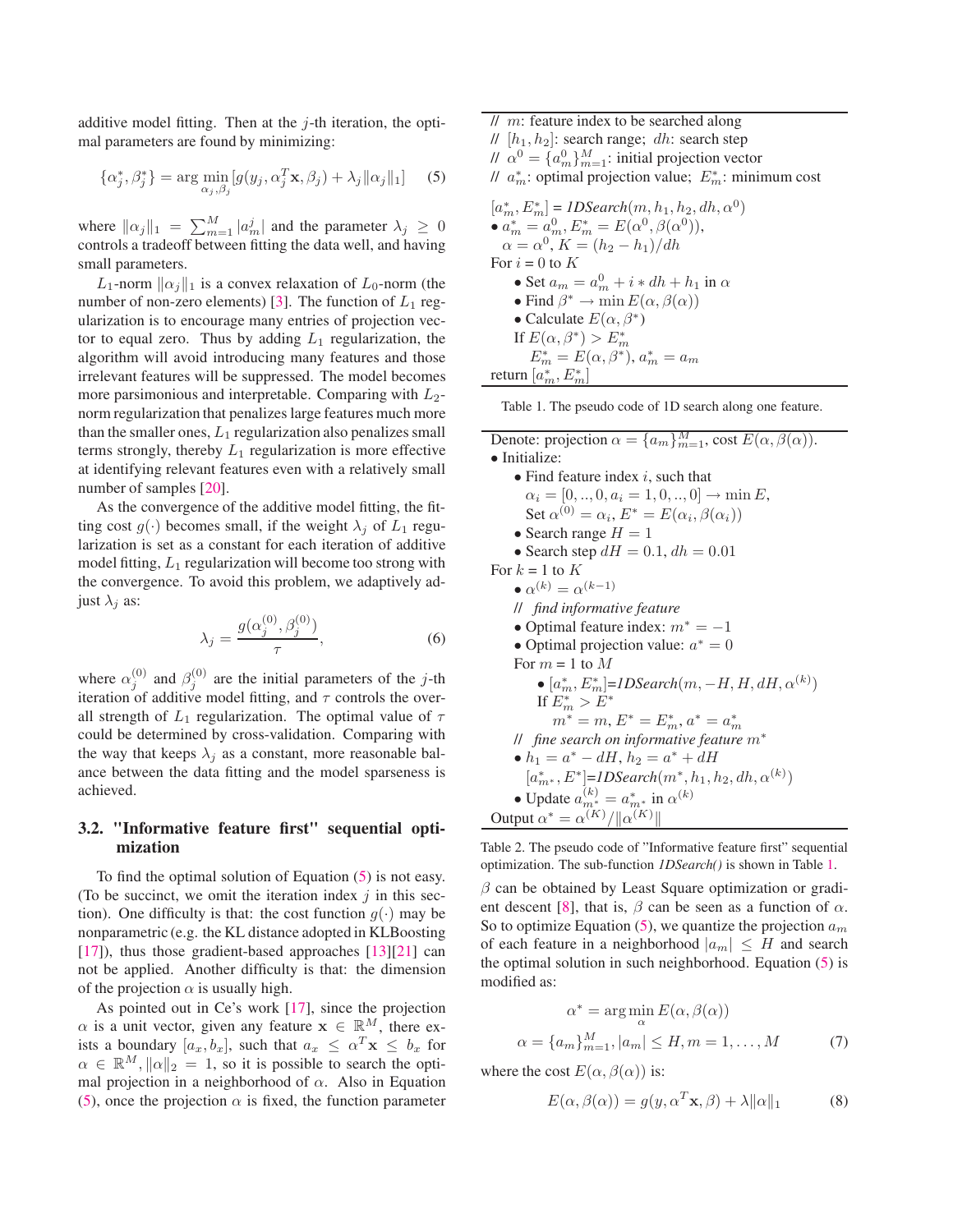To optimize Equation (7) is still not easy. In KLBoosting [17], Ce and Shum just did 1D optimization: quantize the projection  $a_m$  in a neighborhood, then find the optimal value  $a_m^*$  to minimize the cost (8). Such 1D optimization is sequentially performed along each feature in the feature set until converge. Since in Ce's algorithm, the projection coefficients of all features will be sequentially modified, it is possible to get nonzero entries for those irrelevant features in the projection vector. This will decrease the generalization ability of the learning algorithm.

To solve this problem, we improve Ce's algorithm by introducing an "informative feature first" mechanism: 1D optimization is performed along a selected feature that would maximally reduce the fitting cost as Equation (8). More specifically, our approach contains two steps:

- 1. Find an informative feature by coarsely quantizing the projection  $a_m$  along each feature and selecting a feature that maximally minimizes Equation (8).
- 2. Perform 1D optimization along the selected informative feature at a fine quantization level.

These two steps are carried out iteratively until converge. To initialize the projection  $\alpha$ , we find a feature m that maximally reduces the cost (8), then set the initial projection vector  $\alpha^{(0)} = [0, ..., 0, a_m = 1, 0, ...0]$ . In practice, we set the search range  $H = 1$ . We summarize the 1D optimization step as a sub-function in Table 1, and the pseudo code of the whole algorithm is shown in Table 2.

Our algorithm is efficient to suppress those irrelevant features. The "informative feature first" algorithm is actually a feature selection mechanism: the projection vector is first modified along the most informative coordinate. In this way, our algorithm reduces the possibility to select those irrelevant features to the model. Also notice that, our optimization algorithm is suitable for both parametric and non-parametric cost function. It is more general than those gradient-based approaches [13][21].

# **4. Additive Model Learning with**  $L_1$  **Regularized Projection Pursuit**

In this section, we apply our  $L_1$  regularization projection pursuit algorithm to additive model learning and develop two efficient algorithms for regression and classification respectively.

### **4.1. Sparse projection pursuit regression**

Projection pursuit regression (PPR) [5] extends the basic additive model to allow interactions among the variables by projection pursuit. It has the form as Equation (2), here the component function  $f_j$  is a super smoother (e.g., a cubic smoothing spline or kernel smoother) and  $y$  is a real value.

Given: $({\bf x}^1, y^1),..., ({\bf x}^n, y^n), {\bf x}^i \in \mathbb{R}^M, y^i \in \mathbb{R}$ <br>
1. Set  $r_1^i = y^i, \lambda_1 = \sum_{i=1}^n (r_1^i)^2 / \tau$ <br>
2. For  $i - 1$  minimize 2. For  $j = 1,...$  minimize  $R_j^2 = \sum_{i=1}^n [r_j^i - f_j(\alpha_j^T \mathbf{x}^i, \beta_j)]^2 + \lambda_j \|\alpha_j\|_1$ <br>by the algorithm in Table 2 by the algorithm in Table 2 3. Update  $r_{j+1}^i = r_j^i - f_j(\alpha_j^T \mathbf{x}^i, \beta_j)$ <br> $\sum_{i,j} \sum_{j=1}^n \frac{(a_j^T \mathbf{x}^i)^2}{\alpha_j^i}$  $\lambda_{j+1}^{j+1} = \sum_{i=1}^{n} (r_{j+1}^i)^2 / \tau$ repeat step 2 until  $R_i$  becomes small.



Comparing with the basic additive regression model [7], PPR is able to approximate a much richer class of functions, such as the product  $x_1 \cdot x_2$ . But such flexibility also brings some disadvantages such as overfitting and interpretation difficulty as explained in section 2.3.

Here we propose a sparse projection pursuit regression (SpPPR) algorithm that adopts  $L_1$  regularized projection pursuit for each component function  $f_i$ 's estimation. The detailed form of Equation (5) becomes:

$$
\{\alpha_j^*, \beta_j^*\} = \arg\min_{\alpha_j, \beta_j} \{ [r_j - f_j(\alpha_j^T \mathbf{x}; \beta_j)]^2 + \lambda_j ||\alpha_j||_1 \} \tag{9}
$$

where  $r_j = y - \sum_{k \neq j} f_k(\alpha_k^T \mathbf{x}; \beta_k)$  is the residue of the *i*-th iteration j-th iteration.

To optimize Equation (9), the usual approach is to alternatively fix the projection coefficients  $\alpha_i$  or the function parameters  $\beta_i$ , then to optimize the other. The disadvantage of this approach is that when fixing  $\beta_i$ ,  $\alpha_i$  could hardly be updated towards to the optimal solution of Equation (9). Our "informative feature first" optimization alleviates this problem and converges to the optimal solution quickly. The pseudo code of SpPPR is summarized in Table 3.

The SpPPR can identify relevant variables even if the training data are noisy. The obtained regression model is more interpretable and has good generalization ability, as shown in the following toy problem.

#### **4.1.1 A toy problem**

We test our SpPPR on the following 5-dimensional function:

$$
y = x_1 * x_2 + \epsilon \tag{10}
$$

with three irrelevant variables  $x_3, x_4, x_5$ . Here  $x_j, j =$ 1,..., 5 is uniformly distributed in [0, 1] and  $\epsilon \sim \mathcal{N}(0, 1)$ is Gaussian noise. Notice that, this function can also be written as:

$$
y = \frac{(x_1 + x_2)^2}{4} - \frac{(x_1 - x_2)^2}{4} + \epsilon \tag{11}
$$

which can be modeled by additive model with projection pursuit as Equation (2), but is not suitable for the basic additive model  $(1)$ .

Using this function, we generate 300 samples with noise for training, and 6000 samples without noise for testing. We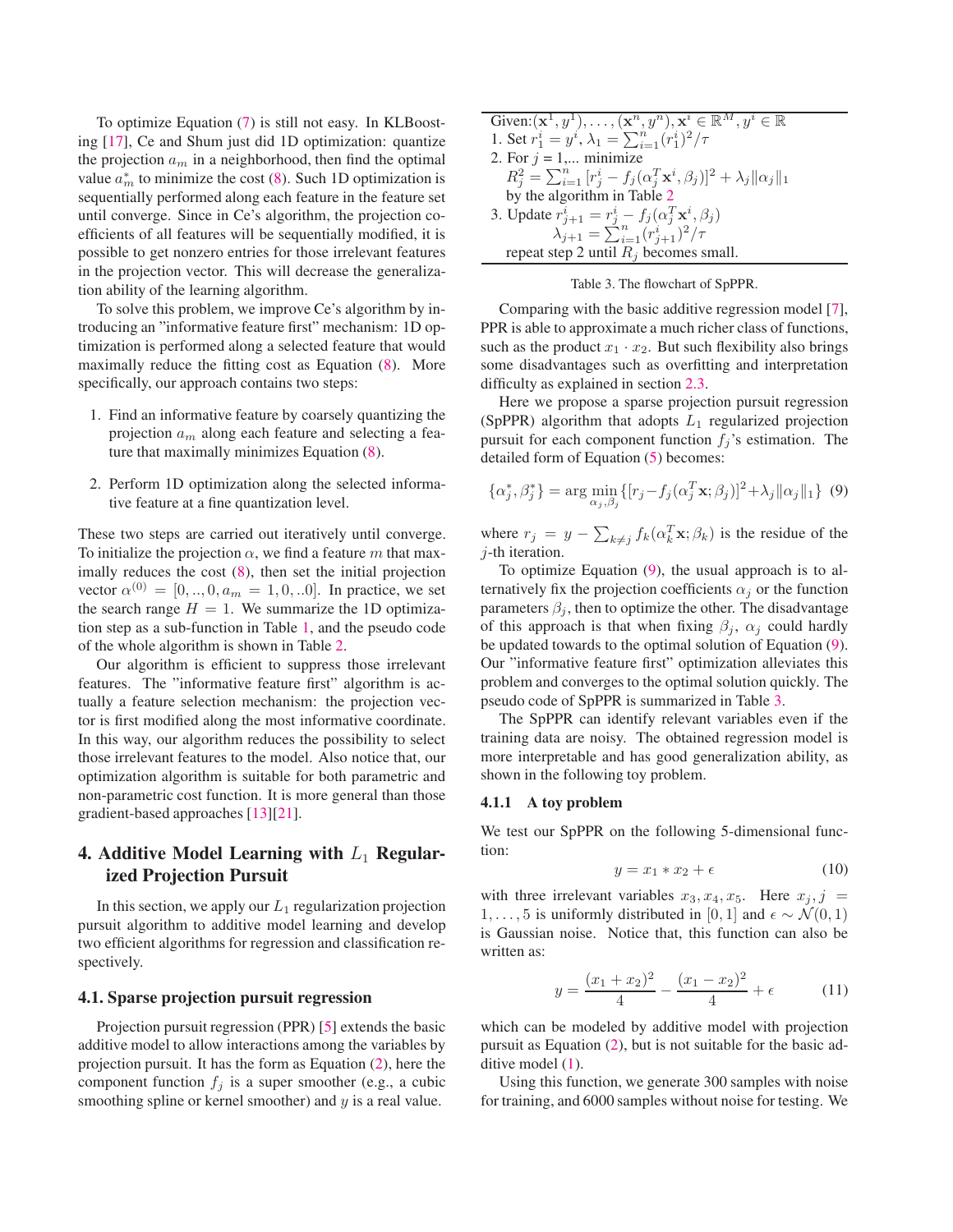| $\tau$                   | MSE.              | <b>ZEROS</b> | Selected variables          |
|--------------------------|-------------------|--------------|-----------------------------|
| $\overline{\phantom{1}}$ | 0.1935            |              | $\{x_1\}$                   |
| 10                       | 0.0334            |              | ${x_1, x_2}$                |
| 15                       | $0.0223(\sqrt{)}$ | n            | ${x_1, x_2}$                |
| 30                       | 0.0291            |              | ${x_1, x_2, x_5}$           |
| 100                      | 0.032             |              | ${x_1, x_2, x_5}$           |
| $\infty$                 | 0.1674            |              | ${x_1, x_2, x_3, x_4, x_5}$ |

Table 4. Mean square errors, zero entries, and the selected variables obtained by changing the weight  $\tau$  of  $L_1$  regularization in SpPPR.  $\tau = \infty$  corresponds to PPR.

| Projection |           |              |                                                       | [ $a_1, a_2, a_3, a_4, a_5$ ] estimated by SpPPR |
|------------|-----------|--------------|-------------------------------------------------------|--------------------------------------------------|
| $\alpha_1$ |           |              |                                                       |                                                  |
| $\alpha_2$ | $\sim$ -1 | $\mathbf{1}$ | $\Omega$                                              |                                                  |
|            |           |              | [ $a_1, a_2, a_3, a_4, a_5$ ] estimated by PPR        |                                                  |
| $\alpha_1$ |           |              | $[0.67 \t 0.67 \t -0.01 \t -0.04 \t -0.08]$           |                                                  |
| $\alpha_2$ |           |              | $[-1.44 \quad 1.87 \quad 0.22 \quad 0.35 \quad 0.16]$ |                                                  |

Table 5. The projection vectors in two component functions estimated by SpPPR and the original PPR respectively.

remove the noise  $\epsilon$  from the testing data to more clearly evaluate if the learned regression model is close to the ground truth. An additive model with two smooth spline component functions:  $y = \sum_{j=1}^{2} f_j(\alpha_j^T \mathbf{x}), \alpha_j = \{a_m^j\}_{m=1}^5$ <br>is fitted to the training data is fitted to the training data.

Table 4 shows the testing results of SpPPR by changing the weight  $\tau$  of  $L_1$  regularization in Equation (6). An infinite  $\tau$  corresponds to the traditional PPR. As we can see, when  $\tau$  becomes larger ( $L_1$  regularization is reducing), more variables will be selected to the model including those irrelevant ones. When  $\tau = 15$ , the model obtained by SpPPR has the smallest fitting error that is much less than the traditional PPR ( $\tau = \infty$ ). The projection vectors of the corresponding model are shown at the top of Table 5 which are the same as the ground truth (Equation  $(11)$ ). The bottom of Table 5 also shows the projection vectors estimated by the traditional PPR. The entries of those irrelevant variables are nonzero. It is hard to tell how the input variables influence the changing of the response y.

It is clear that when the data is noisy and there are many irrelevant variables, SpPPR has the ability to capture the underlying structure of the data, while the traditional PPR tends to include irrelevant variables that decreases its generalization and interpretation ability.

### **4.2. Sparse Jensen-Shannon boosting**

To improve the feature selection stage in Adaboost [26], KLBoosting [17] pursues the discriminative features by maximizing the projected Kullback-Leibler divergence. Jensen-Shannon Boosting [10] improves the numerical stability of KLBoosting by using Jensen-Shannon divergence. But when there are undistinguishable samples in the training data, these algorithms tend to separate them by intro-

Table 6. The flowchart of SpJSBoost.

ducing irrelevant features. Consequently these irrelevant features may damage the classifier's discrimination on those originally distinguishable samples.

To overcome this problem, we develop a SpJSBoost algorithm:  $L_1$  regularization is incorporated into the feature pursuit stage of JSBoost. The optimal projection is found by optimizing:

$$
\alpha_j^* = \arg \min_{\alpha_j} [-SJS(\alpha_j^T \mathbf{x}) + \lambda_j ||\alpha_j||_1] \qquad (12)
$$

where  $SJS(\alpha_j^T \mathbf{x})$  is the Jensen-Shannon divergence:

$$
SJS(\alpha_j^T \mathbf{x}) = \int \{h_j^+(\alpha_j^T \mathbf{x}) \log \frac{h_j^+(\alpha_j^T \mathbf{x})}{\frac{1}{2}[h_j^+(\alpha_j^T \mathbf{x}) + h_j^-(\alpha_j^T \mathbf{x})]} + h_j^-(\alpha_j^T \mathbf{x}) \log \frac{h_j^-(\alpha_j^T \mathbf{x})}{\frac{1}{2}[h_j^+(\alpha_j^T \mathbf{x}) + h_j^-(\alpha_j^T \mathbf{x})]} \} d(\alpha_j^T \mathbf{x})
$$
(13)

where  $h_j^+(\alpha_j^T \mathbf{x})$  and  $h_j^-(\alpha_j^T \mathbf{x})$  are the histograms of the weighted positive and pequive samples. The flow chart of weighted positive and negative samples. The flow chart of SpJSBoost is summarized in Table (6).

The SpJSBoost shows better generalization ability when training data contains undistinguishable samples as shown in the following toy problem.

#### **4.2.1 A toy problem**

We demonstrate the effectiveness of SpJSBoost on a nonlinear separation problem with noisy data and irrelevant features. As shown in Figure 1, the positive samples lie within a circle while the negative samples are distributed outside the circle. We add some noisy to the training data by randomly switching the labels of 5% of the samples. So the class boundary is not clear in our problem. When training the classifier, besides the positive samples  $x_1$  and the negative samples  $x_2$ , we also feed three irrelevant features  $x_3, x_4, x_5$  into the algorithm. Then we compare our SpJS-Boost with JSBoost on a test set without noise. We use 600 samples for training and 6000 samples for testing.

The results are shown in Figure 2. As we can see, the testing error of SpJSBoost on such test set without adding noise is even lower than its training error, this indicates that the added noise in the training stage does not significantly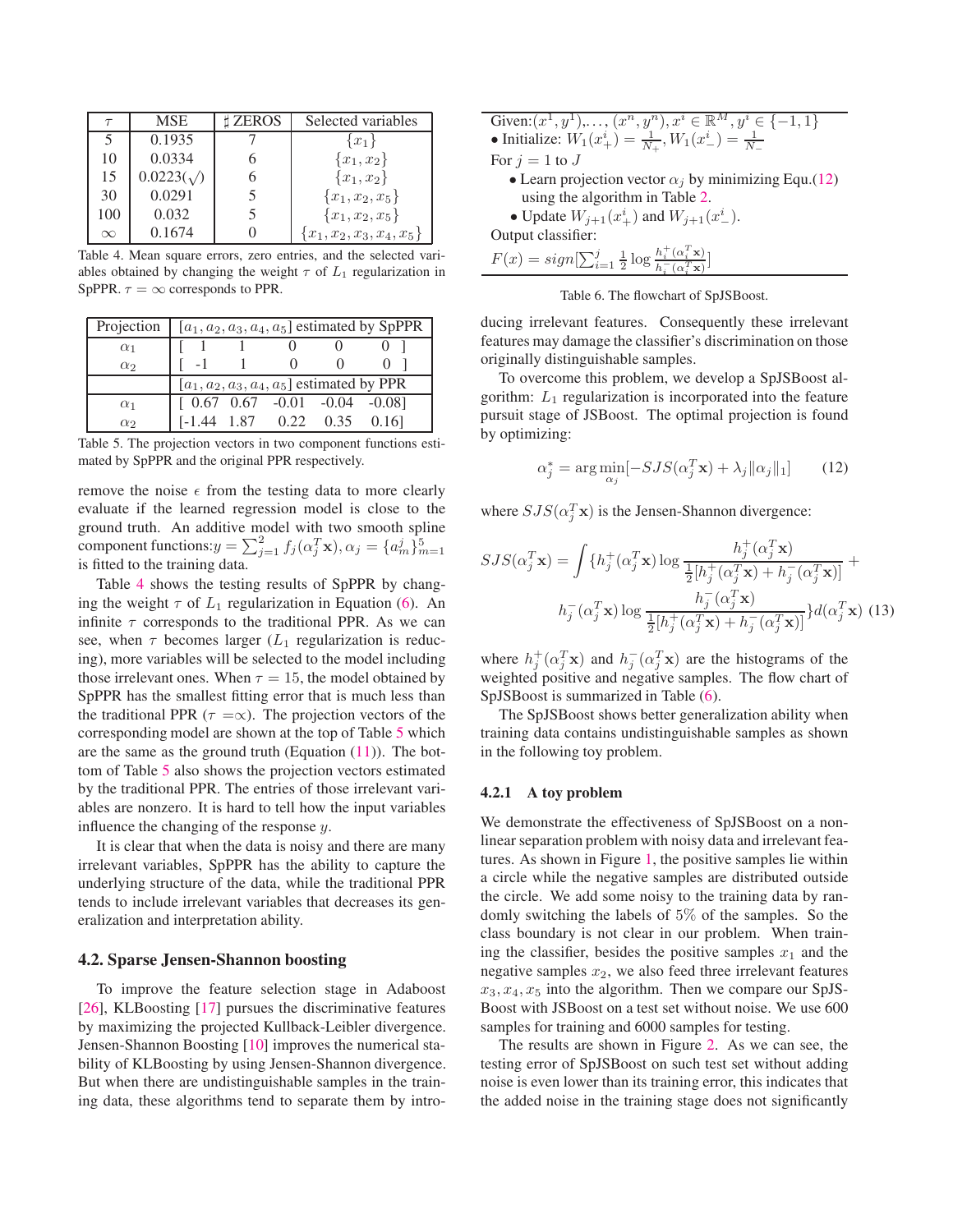

Figure 1. The synthetic data to test the generalization ability of **SpJSBoost** 



Figure 2. The training and testing error rate vs. the number of features for SpJSBoost and JSBoost.

affect the discrimination power of SpJSBoost on those originally distinguishable samples. Also, the testing error of SpJSBoost is much smaller than the original JSBoost. SpJS-Boost has much better generalization on the test set. To evaluate the contributions of the irrelevant features  $x_{3,4,5}$  to the learned classifier, we calculate the following ratio:

$$
r = \frac{\sum_{j} w_{j} \sum_{m=3}^{5} |a_{m}^{j}|}{\sum_{j} w_{j} \sum_{m=1}^{5} |a_{m}^{j}|}
$$
(14)

where  $w_j$  is the weight of the j-th weak learner and  $a_m^j$  is the projection coefficient of the feature  $x_m$  for the j-th weak learner. For SpJSBoost, the ratio is 10.4%, and for JSBoost, the ratio is 35.1%. This indicates that, JSBoost prefers to introduce those irrelevant features to interpret those inseparable samples, while by  $L_1$  regularization, our SpJSBoost does not tend to select those irrelevant features to reduce the training error. Overfitting is effectively reduced.

## **5. Applications**

In this section, to further demonstrate the effectiveness of  $L_1$  regularized projection pursuit, we test our SpPPR on face caricature generation to demonstrate its advantages on noisy data. We also apply SpJSBoost to gender classification to show its feasibility on data set with undistinguishable samples.



Figure 3. Examples of training data. (a) The original pictures. (b) The original face shapes. The exaggerated face shapes (c) are labeled from caricatures (d) drawn by the artist.

## **5.1. SpPPR for example-based face caricature generation**

Generating a caricature by computer is a challenging and interesting problem and has attracted many attentions [1][14][2][6]. Recently some works have been done to learn how to exaggerate a face based on training examples [27] [16].

In this experiment, we extract a set of semantic face features from the labeled face shape, such as the width of the eyes, and apply our SpPPR to learn the mapping function from the unexaggerated features to an exaggerated one. Actually, this problem is very challenging due to highnonlinearity, small training set and the data noise caused by the randomness of the artist's drawing process. Notice that the linear combinations of the face features are meaningful (e.g. the difference between two eyes' widths), so projection pursuit is helpful for this problem.

Our data set contains 350 faces, some examples are shown in Figure 3. We extract 35 face features from the original face shape and the exaggerated one respectively for each face, some of the features are listed in the first column of Table 7 (Please refer to [27] for all features' definitions.). Based on this data set, we test our SpPPR algorithm and compare it with three other algorithms: basic additive model(AM), projection pursuit regression(PPR) and support vector regression(SVR). The inputs are the values of 35 unexaggerated features and the output is one feature's value after exaggeration.

To test the algorithms, we do ten-fold cross-validation and calculate the average mean square error for each feature's prediction. In total 35 features, there are 32, 34 and 32 features that SpPPR predicts better than AM, PPR and SVM respectively. Table 7 shows the results of some key face features. As we can see, SpPPR outperforms other algorithms and has better generalization ability. Table 8 shows the nonzero entries in the learned projection vector for SpPPR and PPR. It is clear that the model learned by SpPPR is more concise. For this exaggeration problem, SpPPR has the ability to pursue meaningful linear combinations of face features related to exaggeration, while it will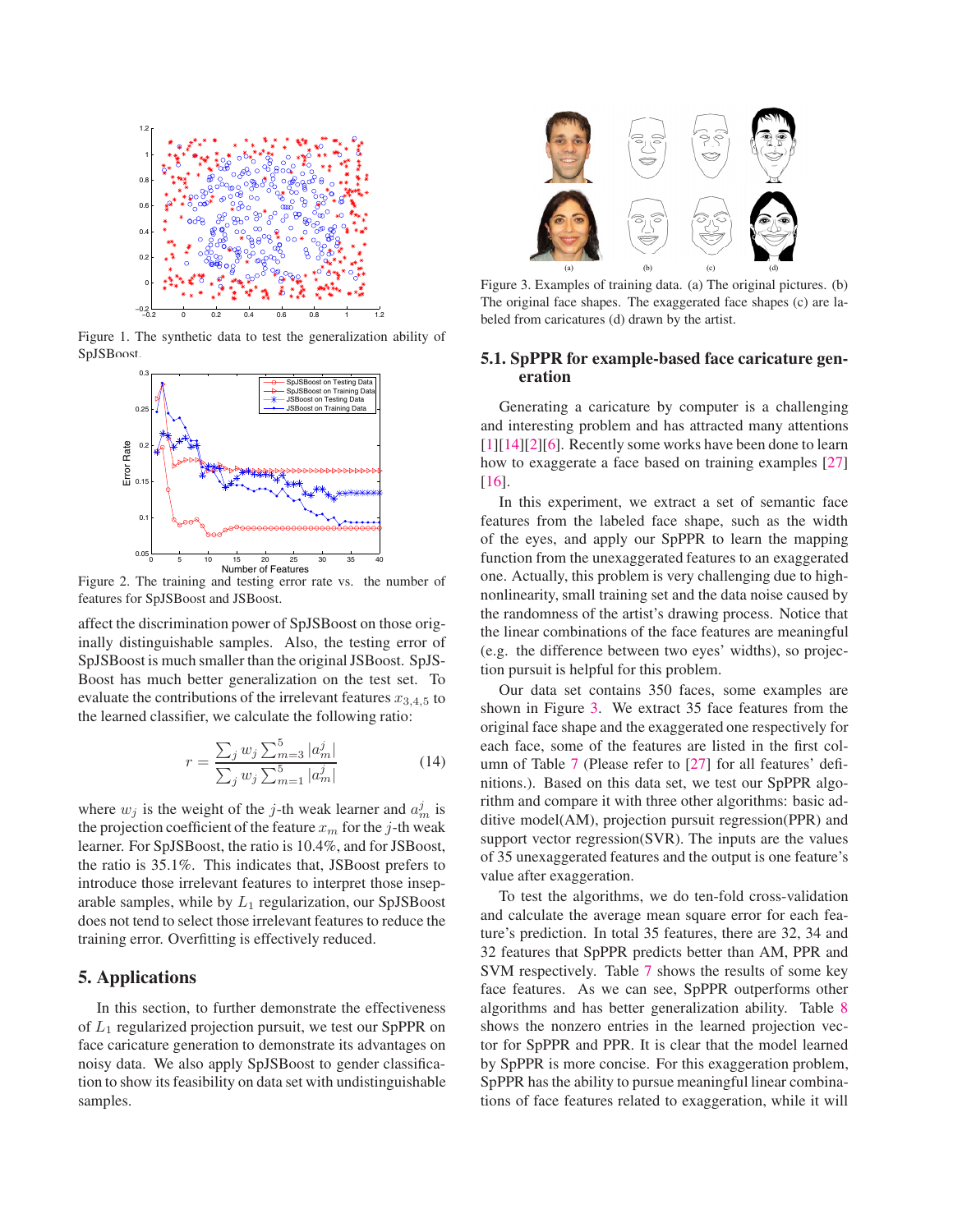| Face feature           | <b>SpPPR</b> | AM    | <b>PPR</b> | <b>SVR</b> |
|------------------------|--------------|-------|------------|------------|
| Height of left eye     | 0.262        | 0.285 | 0.291      | 0.311      |
| Width of mouth         | 0.327        | 0.340 | 0.370      | 0.363      |
| Height of nose         | 0.426        | 0.460 | 0.448      | 0.482      |
| Distance between brows | 0.722        | 0.797 | 0.790      | 0.807      |
| Width of chin          | 0.553        | 0.610 | 0.625      | 0.616      |

Table 7. The average mean square errors of ten-fold crossvalidation test on some selected key face features for different algorithms.

| Face Feature           | SpPPR |    |
|------------------------|-------|----|
| Height of left eye     |       | 35 |
| Width of mouth         | 5     | 35 |
| Height of nose         | 12    | 35 |
| Distance between brows |       | 35 |
| Width of chin          |       | 35 |

|  |  |  | Table 8. The number of nonzero entries in the projection vectors |  |
|--|--|--|------------------------------------------------------------------|--|
|  |  |  | learned by SpPPR and PPR for selected key face features.         |  |

not overfit the data like PPR because of  $L_1$  regularization. Also the sparse model learned by SpPPR is helpful to interpret how one feature's exaggeration is affected by other features.

### **5.2. SpJSBoost for gender classification**

Gender classification is useful for applications such as human identification, smart human computer interface [19] [11] [25]. This problem is difficult because sometimes it is hard to tell the gender from a cropped face image even for human. As shown in figure 4, people will confuse the gender of those faces with red mark. In other words, the data set contains inseparable samples. We test our SpJS-Boost on this difficult problem to show its advantages on undistinguishable data.

Our data set contains 1002 females and 1005 males. The images are collected from AR [18], FERET[22] databases, etc. In our experiment, we align the faces by two eyes and use 1400 images (700 females and 700 males) for training and 607 images for testing. Some training images are shown in Figure 4. We compare our SpJSBoost with JSBoost, Adaboost, and SVM on two kinds of features: gabor features (5 scales, each scale has 8 orientations) extracted from a  $40 \times 40$  face patch and the gray appearance of a  $21 \times 21$ face patch. Similar gray appearance feature has been used by SVM gender classifier [19].

Table 9 shows the error rates on the testing set of differ-



Figure 4. Training images for gender classification.



Figure 5. The training and testing error rate vs. the number of features for SpJSBoost and JSBoost using gabor feature.



Figure 6. The training and testing error rate vs. the number of features for SpJSBoost and JSBoost using gray appearance of  $21\times$ 21 face patch.

| $5.1\%$<br>13.6% | 7.6%<br>11.1\%                                                      |
|------------------|---------------------------------------------------------------------|
|                  |                                                                     |
|                  |                                                                     |
| $7.0\%$          | $10.1\%$                                                            |
| $8.6\%$          | 19.3%                                                               |
|                  | Table 9. The testing error rates of different algorithms for gender |

classification. The second and the third columns are the results of using gabor feature and gray appearance respectively.

ent algorithms. On both kinds of features, the performance of SpJSBoost is better than other algorithms. SpJSBoost shows good generalization ability on such difficult data. From Figure 5 and Figure 6 we can see, during the training, our algorithm converges faster than JSBoost that shows the effectiveness of our "informative feature first" optimization. Also, the testing error of SpJSBoost is considerably lower than JSBoost, this indicates that the sparseness constraint makes SpJSBoost generalize better.

## **6. Discussion**

In this section, we will discuss the properties of three kinds of methods: additive model with  $L_1$  regularized projection pursuit (L1PpAM), additive model with projection pursuit (PpAM) and support vector machine (SVM).